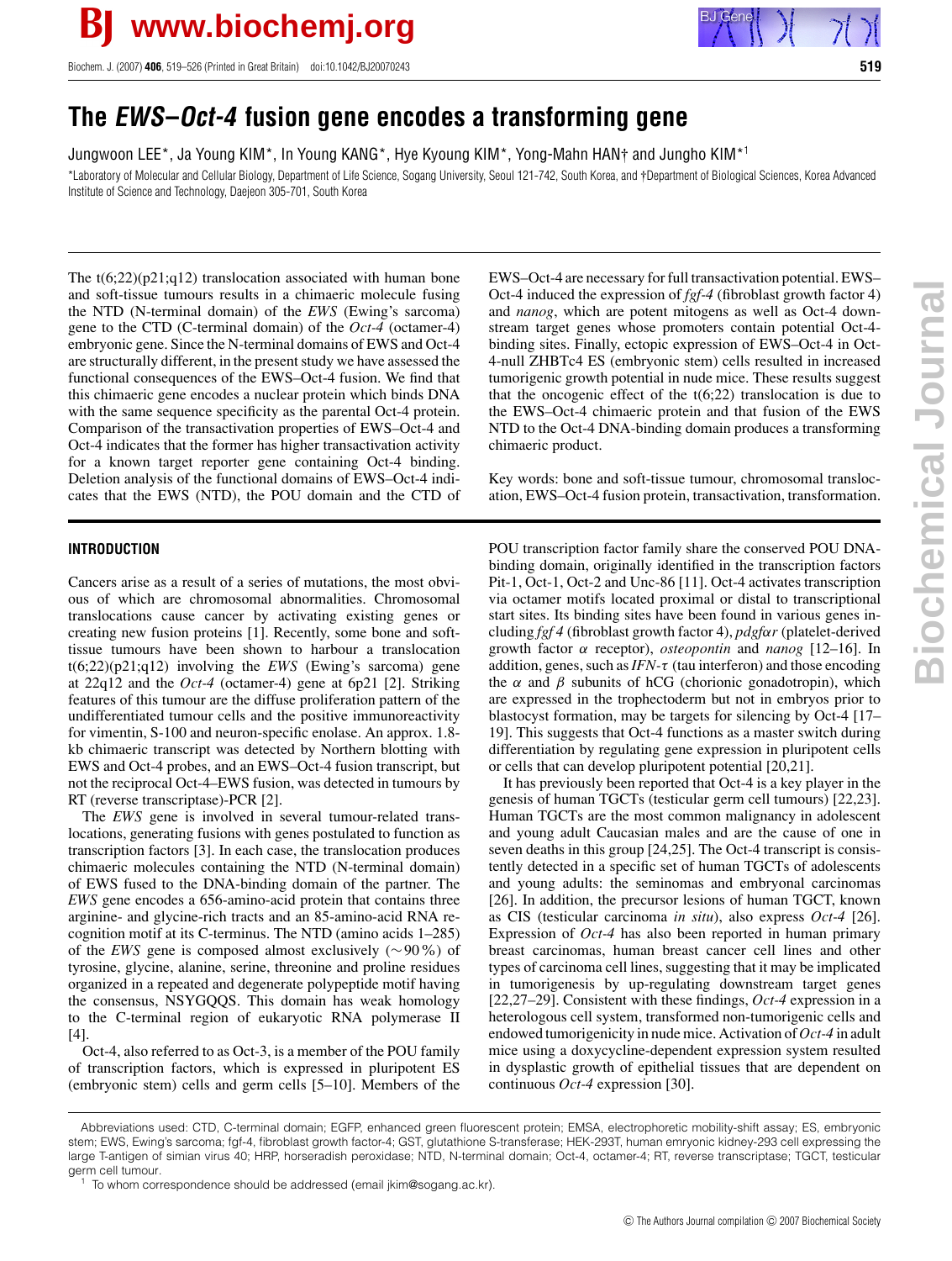In comparison with Oct-4, little is known about the function of the *EWS*–*Oct-4* gene product. As a first step in investigating how EWS–Oct-4 protein contributes to tumorigenesis, in the present study we analysed its transcriptional activation behaviour and oncogenic properties. We found that it is a nuclear protein which binds DNA with a sequence specificity indistinguishable from that of the parental Oct-4 protein. However it has a greatly increased transcriptional activation potential that is dependent on several functional domains. We also demonstrated that EWS–Oct-4 is a dominantly acting oncogene, as measured by activation of oncogenic Oct-4 downstream target genes and tumour formation in nude mice. These results indicate that EWS–Oct-4 may play a critical role in the formation of bone and soft-tissue tumours by activating the transcription of Oct-4 target genes.

#### **MATERIALS AND METHODS**

#### **Materials and general methods**

Restriction endonucleases, calf intestinal alkaline phosphatase, the Klenow fragment of DNA polymerase I and T4 DNA ligase were purchased from New England Biolabs. PfuTurbo polymerase was purchased from Stratagene and [γ-<sup>32</sup>P]ATP (3000 Ci/ mmol) was obtained from PerkinElmer. Preparation of plasmid DNA, restriction enzyme digestion, agarose gel electrophoresis of DNA, DNA ligation, bacterial transformations and SDS/PAGE of proteins were carried out using standard methods as previously described [31]. Subclones generated from PCR products were sequenced by the chain termination method with double-stranded DNA templates to ensure the absence of mutations.

#### **Constructs**

To construct pcDNA3-EWS–Oct-4, EWS (NTD) was amplified from pSG5/FLAG–EWS by PCR using primers 5'-EWS-1HindIII (5'-GATCAAGCTTATGGCGTCCACGGATTAC-3'; a HindIII site is underlined) and 3 -SpacerEWS (5 -pATAGTG-AACCCCACCTGGTAGGAGGGTAGGA-3 ). Oct-4 [CTD (Cterminal domain)] was amplified from pcDNA3/hOct-4 by PCR using primers 5 -POU5F1 (5 -pTGAGGCTGGAGAAGGAG-3') and 3'-hOct-4-437 (5'-CTAGGAATTCTCAGTTTGAATGC-ATGGG-3 ; an EcoRI site is underlined). The two PCR products [EWS (NTD) and Oct-4 (CTD)] were ligated, digested with HindIII and EcoRI, and cloned into the same sites of pBluescript II KS vector (Stratagene) to generate pKSII-EWS–Oct-4. To construct pcDNA3-EWS–Oct-4, the HindIII-EcoRI fragment of pKSII-EWS–Oct-4 was subcloned into the same sites of a pcDNA3 vector (Invitrogen).

To generate GST–EWS–Oct-4 (where GST is glutathione Stransferase), pKSII-EWS–Oct-4 was digested with ClaI, repaired with the Klenow fragment, and re-digested with NotI. pGEX(4T-1) vector was also digested with BamHI, repaired with the Klenow fragment, and then re-digested with NotI. The excised EWS–Oct-4 insert was directly ligated with the NotI and blunted BamHI sites of the pGEX(4T-1) vector. The plasmid encoding GST–hOct-4 has been described previously [32].

pcDNA3/FLAG–EWS–Oct-4 deletion mutants were generated using the following steps. The synthetic FLAG insert, which was generated by annealing the oligonucleotides 5 -HindIII-FLAG-HindIII (5 -pAGCTTATGGATTACAAGGATGACGAC-GATAAGA-3 ) and 3 -HindIII-FLAG-HindIII (5 -pAGCTTCT-TATCGTCGTCATCCTTGTAATCCATA-3 ), was cloned into the HindIII site of pKSII/EWS–Oct-4 to generate pKSII/FLAG– EWS–Oct-4 (2xHindIIIplusMet). To generate pKSII/ FLAG–EWS–Oct-4, deletions of the second HindIII site and the

first methionine residue at the N-terminus of EWS–Oct-4 were introduced by site-directed mutagenesis using the mutagenesis primer set 5 -Flag-9 (5 -CAAGGATGACGACGATAAGGCGT-CCACGGATTACAGTAC-3 ) and 3 -EWS-23 (5 -GTACTGTA-ATCCGTGGACGCCTTATCGTCGTCATCCTTG-3 ) and the QuikChange kit<sup>TM</sup> (Stratagene). For pcDNA3/FLAG–EWS– Oct-4, plasmid pKSII/FLAG–EWS–Oct-4 was digested with HindIII and EcoRI and cloned into the same sites of pcDNA3. For  $pcDNA3/FLAG-EWS-Oct-4 (AEWS)$ , a deletion of amino acids 1–193 was introduced by site-directed mutagenesis using the mutagenic primer set 5'-EWS-Oct-4∆EWS (5'-AAGGATGAC-GACGATAAGAGGTGGGGTTCACTATTG-3 ) and 3 - EWS– Oct-4 $\Delta$ EWS (5'-CAATAGTGAACCCCACCTCTTATCGTCG-TCATCCTTG-3′) and the QuikChange kit™ to generate pKSII/ FLAG–EWS–Oct-4 ( $\Delta$ EWS). Then, the FLAG–EWS–Oct-4 ( $\triangle EWS$ ) fragment of pKSII/FLAG–EWS–Oct-4 ( $\triangle EWS$ ) was digested with HindII and EcoRI and cloned into the same sites of pcDNA3. For pcDNA3/FLAG–EWS–Oct-4 ( $\Delta$ Ext), a deletion of a further six amino acids (amino acids 194–199) was introduced by site-directed mutagenesis using the mutagenic primer set 5'-EWS--Oct-4 $\Delta$ Ext (5'-CCATCCTACCCTCCTAC-CAAGCTGGAGAAGGAGAAG-3') and 3'-EWS-Oct-4 $\Delta$ Ext (5 -CTTCTCCTTCTCCAGCTTGGTAGGAGGGTAGGATGG- $3'$ ) and the QuikChange kit<sup>TM</sup> to generate pKSII/FLAG-EWS-Oct-4 ( $\Delta$ Ext). Then, the FLAG–EWS–Oct-4 ( $\Delta$ Ext) fragment of the pKSII/FLAG–EWS–Oct-4 ( $\Delta$ Ext) construct was digested with HindII and EcoRI and cloned into the same sites of pcDNA3. For pcDNA3/FLAG–EWS–Oct-4 ( $\triangle NTD$ ), a deletion of Oct-4 (NTD) (amino acids 200–210) was introduced by site-directed mutagenesis using the mutagenic primer set 5 -DeltaOct-4NTD (5 -AGGTGGGGTTCACTATTGGAGGAGTCCCAGGACATC-3 ) and 3 -DeltaOct4NTD (5 -GATGTCCTGGGACTCCTCCA-ATAGTGAACCCCACCTG-3 ) to generate pKSII/FLAG–EWS– Oct-4 ( $\triangle NTD$ ). Then, the FLAG–EWS–Oct-4 ( $\triangle NTD$ ) fragment of the pKSII/FLAG–EWS–Oct-4  $(\triangle NTD)$  construct was digested with HindII and EcoRI and cloned into the same sites of pcDNA3. For pcDNA3/FLAG–EWS–Oct-4 ( $\Delta$ POU), a deletion of Oct-4 (POU) (amino acids 211–366) was introduced by site-directed mutagenesis using the mutagenic primer set 5'-E/OdPOU-613 (5'-AAGCTGGAGCAAAACCCGAGCGACTATGCACAACGAG-3 ) and 3 -E/OdPOU-1116 (5 -TCGTTGTGCATAGTCGCTCG-GGTTTTGCTCCAGCTTC-3 to generate pKSII/FLAG– EWS–Oct-4 ( $\Delta$ POU). Then, the FLAG–EWS–Oct-4 ( $\Delta$ POU) fragment of the pKSII/FLAG–EWS–Oct-4 (POU) construct was digested with HindII and EcoRI and cloned into the same sites of pcDNA3. For pcDNA3/FLAG–EWS–Oct-4 ( $\Delta$ CTD), the FLAG– EWS–Oct-4 ( $\triangle CTD$ ) was amplified from pKSII/FLAG–EWS– Oct-4 by PCR using primers  $5'$ -FLAG(−6)BamHI ( $5'$ -GATC-GGATCCGCCACCATGGATTACAAG-3 ; a BamHI site is underlined) and 3'-hOct4-867EcoRI (5'-GATCGAATTCGC-TTGATCGCTTGCCCTT-3 ; an EcoRI site is underlined), digested with BamHI and EcoRI, and cloned into the same sites of pcDNA3. For pcDNA3/FLAG–EWS–Oct-4 (V351P), a missense mutation of POU (V351P) was introduced by site-directed mutagenesis using the mutagenic primer set 5 hOct4 V274P (5 -GAAGGATGTGCCCCGAGTGTGG-3 ) and 3 -hOct4 V274P (5 -CCACACTCGGGGCACATCCTTC-3 ) to generate pKSII/FLAG–EWS–Oct-4 (V351P). Then, the FLAG– EWS–Oct-4 (V351P) fragment of the pKSII/FLAG–EWS–Oct-4 (V351P) construct was digested with HindII and EcoRI and cloned into the same sites of pcDNA3.

The construct pCAG-IP/EGFP (enhanced green fluorescent protein) has been described previously [32]. To construct pCAG-IP/EWS–Oct-4–EGFP, EWS–Oct-4 was amplified from pcDNA3/FLAG–EWS–Oct-4 by PCR using primers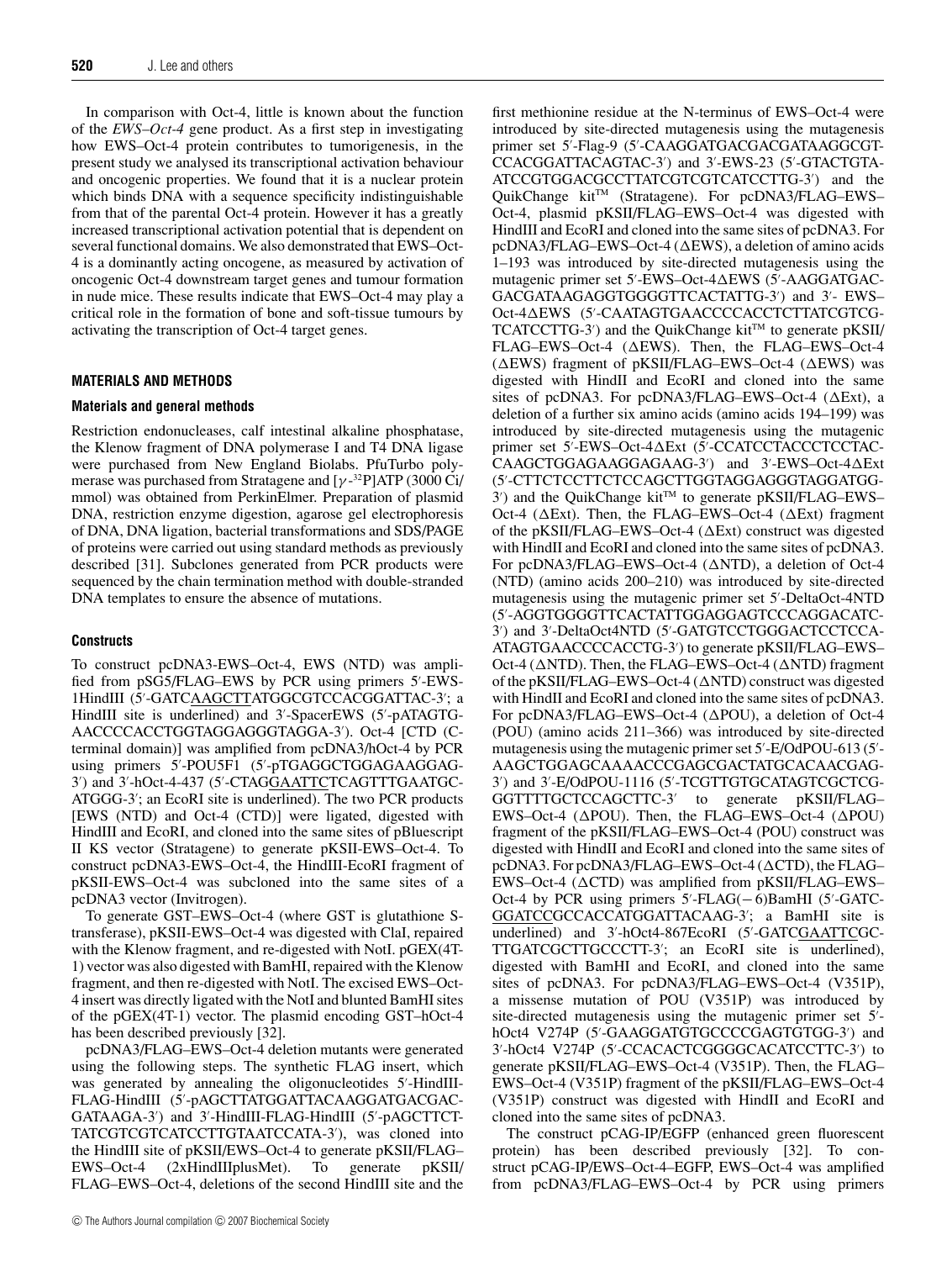5'-BamHIFlagE-O (5'-GATC<u>GGATCC</u>ATGGATTACAAGGAT-GAC-3'; a BamHI site is underlined) and 3'-hOct4CTDGFP (5'-GATCGGATCCGCTCCGTTTGAATGCATGGG -3 ; a BamHI site is underlined). The PCR product was digested with BamHI and cloned into the same sites of the pEGFP(N1) vector (Clontech) to generate pEGFP(N1)-EWS–Oct-4. To construct pCAG-IP/ EWS–Oct-4, the SalI and NotI fragment of pEGFP(N1)-EWS– Oct-4 was subcloned into the XhoI and NotI sites of the pCAG-IP vector.

## **Expression and purification of GST fusion proteins**

GST–EWS–Oct-4 and GST–hOct-4 proteins were expressed in *Escherichia coli* as described previously [32]. After binding to glutathione-Sepharose and washing, the proteins were eluted with reduced glutathione (Sigma). Protein concentrations were determined using the Bradford method (Bio-Rad). The purity and size of the eluted proteins were evaluated by Coomassie Blue staining of SDS/PAGE.

## **EMSAs (electrophoretic mobility-shift assays)**

Probes for EMSAs were prepared from synthetic oligonucleotides whose sequences have been described previously [32]. The probe was prepared by end-labelling annealed complementary oligonucleotides with  $[\gamma^{-32}P]ATP$  using T4 polynucleotide kinase. DNAbinding reactions were performed with the recombinant GSTfusion EWS–Oct-4 and hOct-4 proteins for 30 min at 4 *◦*C in binding buffer [20 mM Hepes (pH 7.4), 40 mM KCl, 1 mM MgCl<sub>2</sub>, 0.1 mM EDTA, 0.1% Nonidet P40 and 0.2  $\mu$ g of poly (dI-dC)-(dI-dC)]. Following binding, the reaction mixtures were run on 4% polyacrylamide gels (37:1 acrylamide/bisacrylamide) in 0.5× TBE (44.5 mM Tris/HCl, 44.5 mM boric acid and 1 mM EDTA, pH 8.0) at 150 V for 2–3 h at 4 *◦*C. The gels were dried and exposed to Kodak X-Omat film at −70 *◦*C with an intensifying screen.

#### **Subcellular localization**

Immunocytochemical analyses were performed as previously described [33]. Briefly, COS-7 cells were plated on glass coverslips and transfected with the respective DNA plasmids using VivaMagic Reagent (Vivagen) or FuGeneTM (Roche Diagnostic). After 48 h, the cells were washed in PBS and fixed for 10 min at −20 *◦*C in a mixture of acetone and methanol (1:1, v/v). To detect EWS–Oct-4 or hOct-4, we used an anti-Oct-4 antibody (C-20; Santa Cruz Biotechnology) and a HRP (horseradish peroxidase) conjugated secondary antibody (Santa Cruz Biotechnology), and fluorescence was detected with a fluorescence microscope (Olympus, IX51) equipped with a CoolSNAP digital camera (Olympus).

## **Reporter gene assays**

Cells were transiently transfected with plasmids by electroporation using the Gene Pulser II RF module system (Bio-Rad). Luciferase assays were performed with the Dual-Luciferase assay system (Promega). *Renilla* luciferase activities were used to normalize transfection efficiencies.

## **Establishment of ZHBTc4 ES cell line expressing EWS–Oct-4**

To generate stably expressing ES cell lines, pCAG-IP/EGFP and pCAG-IP/EWS–Oct-4–EGFP were linearized with PvuI and 20  $\mu$ g of each was transfected into ZHBTc4 ES cells  $(1 \times 10^7)$ 

using the Gene Pulser II RF module system (Bio-Rad). At 48 h post-electroporation, puromycin (Sigma) was added to a final concentration of  $1 \mu g/ml$  to select clones carrying stably integrated plasmid DNA. After selection of transfected ZHBTc4 cells, monoclonal cell lines were isolated by picking individual puromycin-resistant colonies.

#### **RT-PCR**

Total RNA was prepared from ZHBTc4 ES cells expressing EWS–Oct-4 or vector alone using an RNeasy mini kit (Qiagen) with on-column DNase treatment, and mRNA was purified with an Oligodex-dT mRNA mini kit (Qiagen) followed by cDNA synthesis using a Superscript First-strand Synthesis System for RT-PCR (Invitrogen). RT-PCR reactions for *fgf-4* and *nanog* genes were performed with gene-specific primer sets as described previously [32].

#### **Tumorigenic assays in nude mice**

Tumorigenic assays were performed in nude mice as previously described [34]. Briefly, 5-week-old athymic nude mice (CD1 nu/ nu; Charles River) were pretreated with the tetracycline analogue doxycycline (10  $\mu$ g/ml) in their drinking water for 2 weeks before injection. Then,  $2 \times 10^7$  cells from each clone in 100  $\mu$ l of PBS were injected subcutaneously into nude mice and the mice continued to be exposed to doxycycline. Those that developed tumours were killed after 26 days. All procedures were carried out in accordance with the animal experimentation guidelines of Sogang University, Seoul, South Korea.

## **RESULTS**

## **EWS–Oct-4, like Oct-4, binds to an Oct-4 consensus sequence**

Characterization of the EWS–Oct-4 translocation fusion product in bone and soft-tissue tumours revealed a chimaeric gene resulting from in-frame fusion of *EWS* exons 1–6 to *oct-4* exons 1–4 [2]. The breakpoint in *EWS* is in intron 6 and the breakpoint in *oct-4* is in exon 1. The chimaeric gene encodes a protein in which the first 122 amino acids present in the NTD of Oct-4 are replaced by the N-terminal 193 amino acids of EWS via an additional 6 amino acid sequence encoded by the normal intron 6 of *EWS* (Figure 1). There is an atypical consensus sequence for a splicing acceptor in *EWS* intron 6 that could add a cryptic splice acceptor signal to *oct-4* exon 1.

The POU domain of Oct-4 is a conserved DNA-binding domain that binds as a monomer to the octamer sequence motif, 5 - ATGCAAAT-3' [35]. Although there is considerable structural difference between EWS–Oct-4 and Oct-4, the POU DNA-binding domain remains intact. To determine whether EWS–Oct-4 binds the natural target genes of Oct-4, EMSAs were performed. An oligonucleotide containing the consensus Oct-4 DNA-binding sequence [35] was synthesized and used as a target in the binding reactions. GST fusions of EWS–Oct-4 and hOct-4 were expressed in *E. coli*, purified and coupled to glutathione-Sepharose beads. To quantify the amount of each protein used, the affinitypurified GST, GST–EWS–Oct-4 and GST–hOct-4 proteins were fractionated by SDS/PAGE and visualized by Coomassie Blue staining or transferred to a PVDF membrane and immunoblotted with an anti-Oct-4 antibody (results not shown). EMSAs were then performed with the concentration of the Oct-4 probe kept constant and the amount of input protein varied. Protein–DNA complexes were formed with both EWS–Oct-4 and hOct-4 proteins (Figure 2A, lanes 5–7 and 8–10), whereas GST alone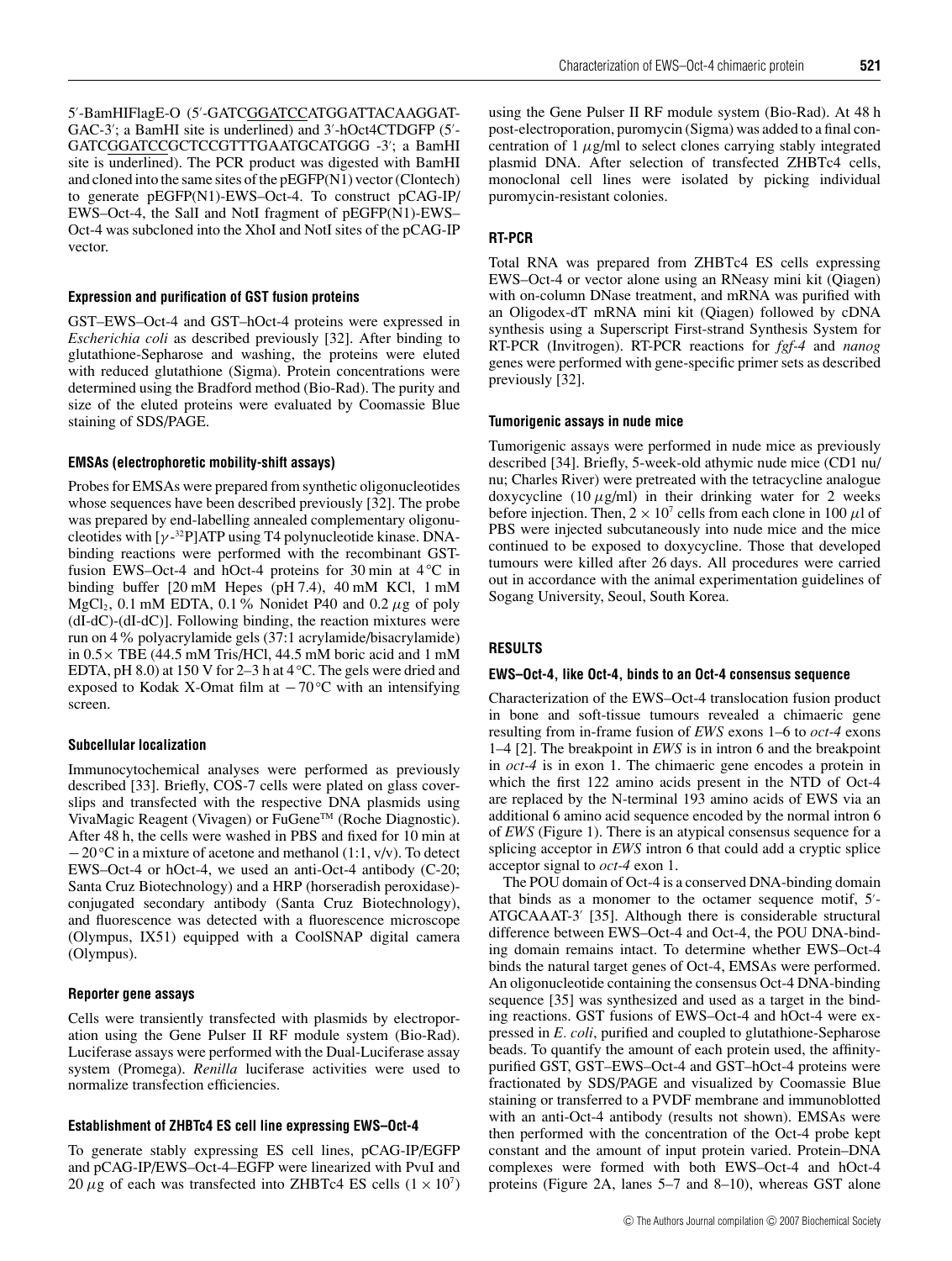

#### **Figure 1 Schematic representation of the t(6;22)(p21;q12) translocation**

The exon/intron structures of the EWS and oct-4 genes are shown. The amino acid position is indicated above the schematic diagram representing the fusion protein. The first 193 amino acids (residues 1–193) of EWS are fused to the truncated coding sequence (residues 123–360) of Oct-4 via an additional 6 amino acid sequence encoded by the normal intron 6 of EWS in the fusion transcript, which lacks the first 122 amino acids (residues 1–122) present in Oct-4. Functionally important domains of the EWS–Oct-4 chimaera are indicated. N, truncated N-terminal domain of Oct-4; S.A., the cryptic splice acceptor signal in EWS intron 6.



**Figure 2 Specific DNA binding by the EWS–Oct-4 chimaera**

(**A**) EMSAs of the DNA-binding properties of EWS–Oct-4 and hOct-4. EMSAs were performed with either no recombinant protein (lane 1), recombinant GST (lane 2, 10 ng; lane 3, 20 ng; lane 4, 30 ng), GST–EWS–Oct-4 (lane 5, 10 ng; lane 6, 20 ng; lane 7; 30 ng) or GST–hOct-4 (lane 8, 10 ng; lane 9, 20 ng; lane 10, 30 ng) and radiolabelled probe, as described in the Materials and methods section. The recombinant proteins used in each EMSA are indicated above the gel. Protein–DNA complexes were resolved on non-denaturing 4 % polyacrylamide (37:1, acrylamide/bisacrylamide) gels run at 4*◦*C in 0.5 × TBE (44.5 mM Tris/HCl, 44.5 mM boric acid and 1 mM EDTA, pH 8.0). The positions of free probe and protein–DNA complexes are indicated. (**B**) Sequence-specific DNA binding by EWS–Oct-4. Competition experiments were performed with 100-fold excess of wild-type Oct-4 oligonucleotide (lanes 4 and 7) or a mutated Oct-4 oligonucleotide (lanes 5 and 8). The positions of free probe and protein–DNA complexes are indicated by arrows.

hardly bound at all (Figure 2A, lanes 2–4). Binding was specific, as these were displaced by a 100-fold excess of cold oligonucleotide containing the Oct-4-binding site but not by a 100-fold excess of cold mutant oligonucleotide containing a mutant Oct-4 binding sequence not recognized by Oct-4 (Figure 2B). These results indicate that the DNA-binding specificity of EWS–Oct-4 resembles that previously defined for hOct-4.

#### **EWS–Oct-4 is a nuclear protein**

Since the NTD of hOct-4 is replaced with the NTD of EWS, we determined the subcellular localization of the EWS–Oct-4 by indirect immunofluorescence. We and several other groups have shown that hOct-4 localizes to the nucleus and that the Oct-4 POU domain harbours a nuclear localization signal [32,33,36]. Therefore EWS–Oct-4 should also be a nuclear protein.

To begin to determine the subcellular analysis of EWS–Oct-4, COS-7 cells were transfected with either an empty pcDNA3 expression vector (results not shown), pcDNA3–hOct-4 (Figures 3a and 3b) or pcDNA3–EWS–Oct-4 (Figures 3c and 3d), and processed for immunofluorescence. Consistent with previous reports [32], hOct-4 protein was localized to the nucleus (Figures 3a and 3b). Interestingly, indirect immunohistochemistry revealed that the chimaeric EWS–Oct-4 protein was also localized to the nucleus (Figures 3c and 3d). Together, these data indicate that both hOct-4 and EWS–Oct-4 are nuclear proteins.

## **EWS–Oct-4 activates transcription from reporter genes containing Oct-4-binding sites**

The NTD of EWS appears to contribute to transcriptional activation by EWS-fusion proteins by providing a strong transactivation domain [3]. To assess the transcriptional effects of the NTD of EWS in EWS–Oct-4, we compared transcription by EWS–Oct-4 and hOct-4 by co-transfection of the respective expression vectors with a reporter plasmid containing ten copies of Oct-4-binding sites and a TATA box upstream of the luciferase gene [33]. Also included was a control plasmid consisting of a cytomegalovirus-driven *Renilla* luciferase gene (Figure 4A). As shown in Figure 4(B), co-transfected EWS–Oct-4 caused a 735-fold increase in reporter expression in HEK-293T cells [human emryonic kidney-293 cells expressing the large T-antigen of SV40 (simian virus 40)] (Figure 4B, bars 5–7) compared with an approximately 50-fold increase by hOct-4 (Figure 4B, bars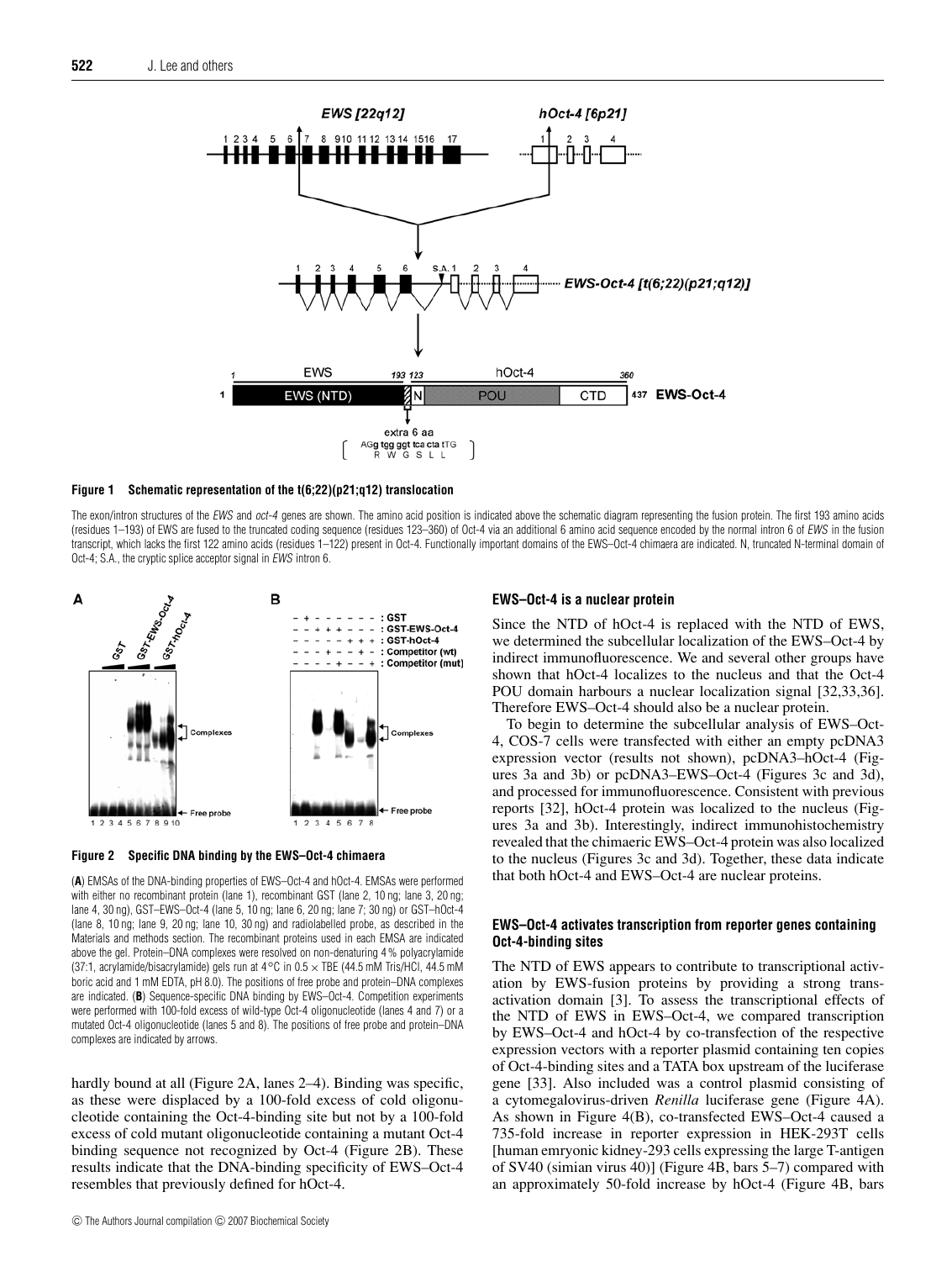

**Figure 3 Subcellular localization of EWS–Oct-4**

COS-7 cells grown on coverslips were transfected with mammalian expression vectors encoding hOct-4 (**a** and **b**) or EWS–Oct-4 (**c** and **d**). Cells expressing either hOct-4 or EWS–Oct-4 were subjected to immunofluorescence microscopy with an anti-Oct-4 antibody (C-20; Santa Cruz Biotechnology) and DNA was visualized with DAPI (4 ,6-diamidino-2-phenylindole; **b** and **d**).

2–4). Clearly EWS–Oct-4 is a much more potent transcriptional activator than hOct-4. Western blotting of cell extracts of the transfected cells demonstrated that increasing amounts of hOct-4 and EWS–Oct-4 proteins were synthesized in response to increasing amounts of the corresponding plasmids (Figure 4B, bottom panel). In addition, Western blot analysis showed that the difference in transactivation potential between Oct-4 and EWS–Oct-4 was not due to differences in the amounts of these proteins. Similar results were obtained in COS-7 cells (results not shown).

#### **Three functional domains are important for transactivation by EWS–Oct-4**

To define the critical regions within EWS–Oct-4 required for transactivation, we performed transient transfection experiments with FLAG-tagged deletions. The structures of the EWS–Oct-4 deletion mutants are shown schematically in Figure 4(C). The results in the right-hand panel show that deletions of the EWS (NTD) [named as EWS–Oct-4  $(\Delta$ EWS)] or the POU domain  $[EWS-Oct-4 (APOU)]$  abolished transactivation activity, whereas removal of the C-terminal domain of EWS–Oct-4 [EWS–Oct-4  $(\Delta \text{CTD})$ ] reduced it. Plasmid EWS–Oct-4 (V351P) (harbouring a missense mutation in the POU DNA-binding domain converting Val<sup>351</sup> into Pro<sup>351</sup>) also failed to activate reporter gene expression. On the other hand deletions of the six extra amino acids (RWGSLL) or a part of the Oct-4 (NTD) failed to reduce reporter gene expression (Figure 4C). We interpret these results to indicate that the EWS (NTD), Oct-4 (CTD) and Oct-4 POU domains of EWS–Oct-4 are important for its full transactivation potential. Similar results were obtained in COS-7 cells (results not shown). The expression levels of all mutant proteins were examined by Western blotting (Figure 4D, top panel). For reasons not completely understood, but which may be related to the nature of the NSYGQQS repeat and/or the presence of 23 prolines within the EWS domain of EWS–Oct-4, the estimated molecular mass of the EWS–Oct-4 protein produced in transfected cells was  $~\sim$  58 kDa, slightly larger than the predicted molecular mass of ∼48 kDa (Figure 4D, top panel). The same phenomenon has been noted with the EWS–ATF1 and EWS–WT1 fusions, which also have apparent molecular masses greater than predicted [37,38]. EGFP expression served as an internal control for monitoring transfection efficiency (Figure 4D, bottom panel).

## **Regulation of endogenous Oct-4 downstream target genes by EWS–Oct-4**

To see whether ectopic expression of EWS–Oct-4 could modulate expression of endogenous Oct-4 downstream target genes such as *fgf-4* [14,27] and *nanog* [12,16], we stably transfected Oct-4-null ZHBTc4 ES cells with the pCAG-IP/EGFP and pCAG-IP/EWS– Oct-4 constructs (Figure 5A). We used the ZHBTc4 ES cell line because, (i) EWS–Oct-4-positive bone and soft-tissue tumour cell lines or their equivalents are not available, (ii) Oct-4 is expressed in ES cells, and (iii) the expression of the Oct-4 transgene in ZHBTc4 ES cells can be completely turned off by tetracycline. Both endogenous alleles of Oct-4 have been inactivated by gene targeting in this ZHBTc4 ES cell line, which also harbours the tetracycline-repressible mouse Oct-4 transgene [39].

The amount of EWS–Oct-4 protein in three different clones (EWS–Oct-4–EGFP #1–3) were determined by Western blotting. The three clonally derived cell lines produced similar levels of EWS–Oct-4 protein (Figure 5B, lanes 2–4) and no EWS–Oct-4 protein was detected in the control cell line (Figure 5B, lane 1). As shown in Figure 5(C), expression of *fgf-4* and *nanog* was detected in tetracycline-treated ZHBTc4 ES cells expressing EWS–Oct-4 chimaeric protein (Figure 5C, lanes 2–4). However, these genes were not detectable in ZHBTc4 ES cells expressing EGFP vector alone (Figure 5C, lane 1). Thus EWS–Oct-4 is capable of activating Oct-4 downstream target genes *in vivo*.

## **ZHBTc4 ES cells harbouring EWS–Oct-4 have tumorigenic growth potential in nude mice**

Finally, we examined the ability of the EWS–Oct-4 chimaera to induce tumours in nude mice. The nude mice were exposed to the tetracycline analogue, doxycycline, in their drinking water for 2 weeks before injection of EWS–Oct-4 cells and the exposure was continued thereafter. As shown in Figure 6, all six mice receiving ZHBTc4 cells expressing EWS–Oct-4 developed large tumours within a relatively short latent period, showing that EWS– Oct-4 functions as an oncogene at least as efficiently as Oct-4 [22]. The same results were obtained with two other independent clones of ZHBTc4 cells expressing EWS–Oct-4 (results not shown). These results demonstrate that overexpression of EWS–Oct-4 chimaeric protein is sufficient to induce tumorigenesis in nude mice.

## **DISCUSSION**

We have characterized the EWS–Oct-4 fusion protein produced by chromosome translocation in human bone and soft-tissue tumours. These tumours contain a characteristic  $t(6;22)(p21;q12)$ translocation resulting in fusion of the NTD of EWS and the CTD of human Oct-4, a gene of the POU family of transcription factors [2]. Chromosome translocations occur frequently in human neoplasms and constitute an important mechanism for proto-oncogene activation [40]. In the present study we show that EWS–Oct-4 is a nuclear protein which binds DNA with a sequence specificity indistinguishable from that of the parental Oct-4 protein. In addition, this fusion gene encodes a more potent transcriptional activator than Oct-4 and is a powerful transforming gene.

The EWS NTD of EWS–Oct-4 appeared to contribute to the transcriptional activation function of EWS–Oct-4 by providing a novel activation domain (Figure 4). This EWS NTD has several structural features. It contains a large number of tyrosine, glutamine, alanine, serine, threonine, glycine and proline residues,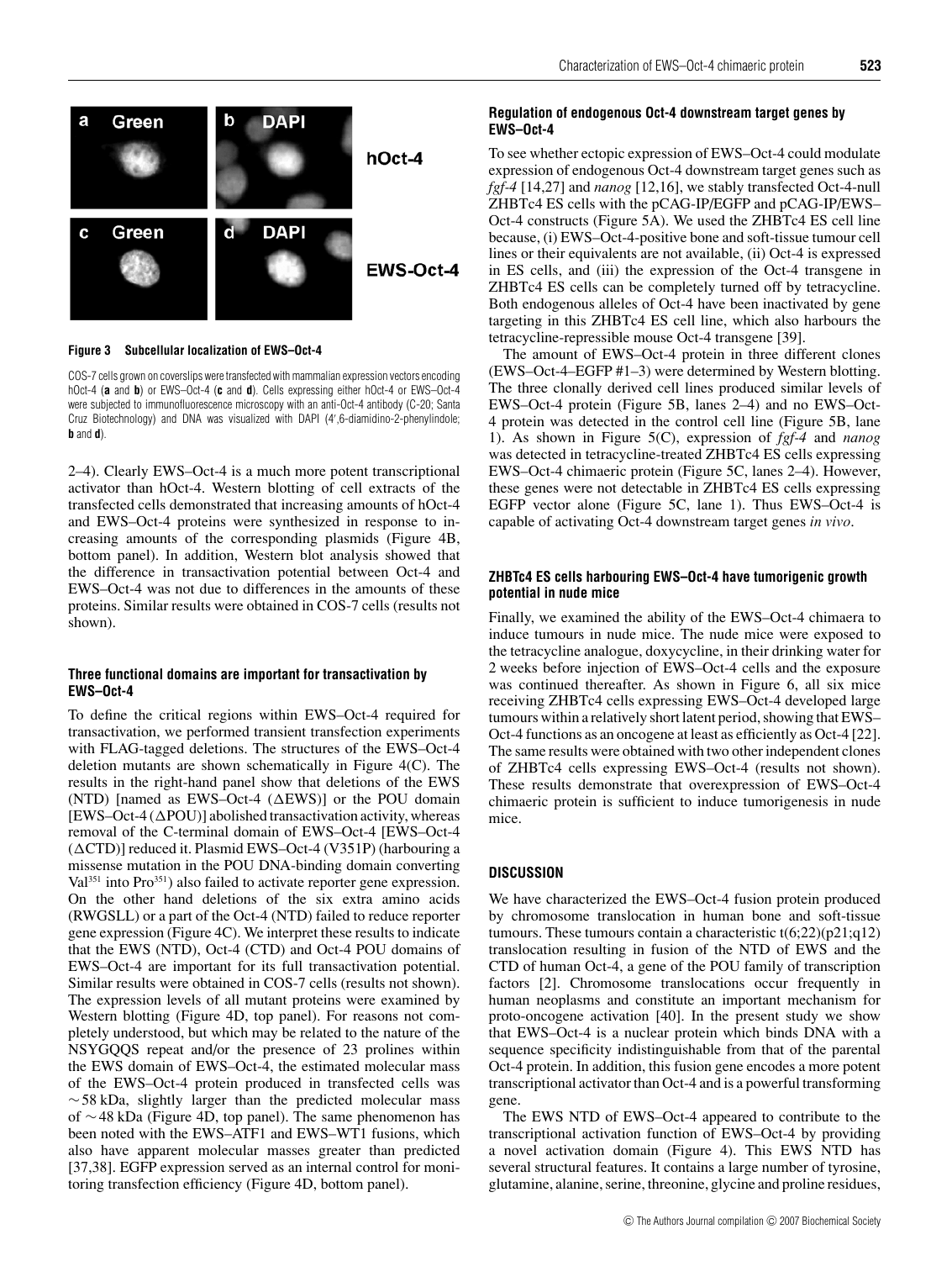

#### **Figure 4 Transactivation potential of EWS–Oct-4**

(A) Schematic representation of the reporter and expression plasmids. The pOct-4(10x) TATA-Luc reporter plasmid contains ten copies of the Oct-4 recognition sites upstream of a basal promoter-luciferase construct. The ten copies are indicated by solid bars, the TATA box is represented by an open box, and the luciferase gene by a solid bar. The expression vectors driving the production of EWS–Oct-4 or hOct-4 are also shown. The positions of the first and last amino acids are indicated below each construct. (**B**) Transcriptional properties of EWS–Oct-4 and hOct-4. HEK-293T cells were co-transfected with expression vectors encoding the indicated amounts of hOct-4 (grey bars) or EWS–Oct-4 (black bars), the pOct-4(10x) TATA luciferase reporter plasmid and the Renilla luciferase (top panel). Reporter activity was normalized with Renilla luciferase activity to correct for different transfection efficiencies. Fold induction is expressed relative to the empty expression vector. Each transfection was performed at least three times independently and the mean values are plotted ± S.E.M. (vertical bars). Extracts for luciferase assays were resolved by SDS/PAGE (12 % gels), transferred on to PVDF membrane and immunoblotted with an anti-Oct-4 antibody (C-20; bottom panel). (**C**) Functional regions of EWS–Oct-4. Shown on the left are schematic representations of the deletion constructs of EWS-Oct-4. Numbers refer to amino acid residues. A reporter plasmid, pOct-4(10x) TATA luciferase, was co-transfected into HEK-293T cells with the various FLAG-tagged EWS–Oct-4 mutants. Relative transcriptional activation values are shown on the right as means  $\pm$  S.E.M. relative to a value of 1 for transfection of the reporter plasmid alone. Values are means for three independent experiments performed in duplicate. (D) Immunoblot analysis of the EWS-Oct-4 deletion mutant expression in transiently transfected cells. Total cell lysates were fractionated by SDS/PAGE (12% gels) and visualized by Western blotting with anti-FLAG (M2; Sigma-Aldrich) or anti-EGFP (BD Biosciences) antibodies. The positions of prestained molecular mass markers (New England Biolabs) are indicated to the left (kDa). Lane 1, Empty vector; lane 2, EWS-Oct-4; lane 3, EWS-Oct-4 ( $\Delta$ EWS); lane 4, EWS–Oct-4 ( $\Delta$ Ext); lane 5, EWS–Oct-4  $(\triangle NTD)$ ; lane 6, EWS–Oct-4  $(\triangle POU)$ ; lane 7, EWS–Oct-4  $(\triangle CTD)$ ; lane 8, EWS–Oct-4 (V351P).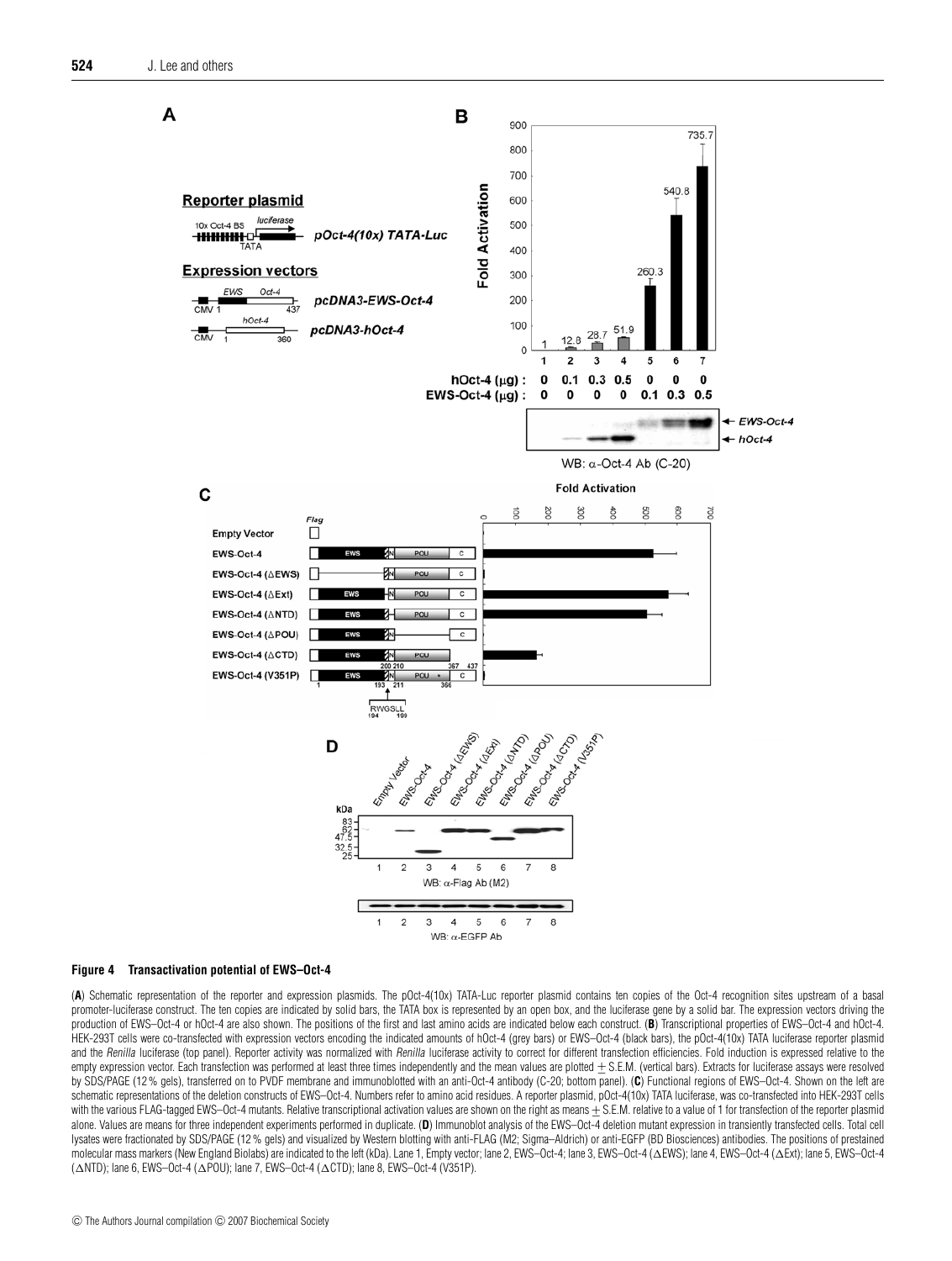A



**Figure 5 Transcriptional activation of Oct-4 downstream target genes by EWS–Oct-4 in vivo**

(**A**) Schematic representation of the expression vectors used. Expression vector pCAG-IP/EWS–Oct-4–EGFP corresponds to EWS–Oct-4 fused to EGFP. The pCAG-IP/EGFP expression vector was used as a control. CAG expression units (CAGs) are indicated by shaded boxes, EWS–Oct-4 is represented by a hatched box, and EGFP is indicated by solid boxes. (**B**) Immunoblot analysis of EWS–Oct-4 expression in stably transfected ZHBTc4 ES cells. Total cell lysates (35  $\mu$ g of protein) were fractionated by SDS/PAGE (12 % gels) and visualized by Western blotting with anti-Oct-4 (C-20; Santa Cruz Biotechnology, upper panel) or anti-actin (I-19; Santa Cruz Biotechnology, lower panel) antibodies. (**C**) Induction of Oct-4 downstream target genes by EWS-Oct-4 in vivo. RT-PCR analyses of fgf-4 and nanog mRNAs were performed in ZHBTc4 ES cells expressing vector or EWS–Oct-4 fusion proteins.  $\beta$ -actin was used for normalization. Following amplification, an aliquot of each product was analysed by staining the gel with ethidium bromide. The stable cell lines from which the input RNAs used in the RTs were derived are shown above the panel.

some of which are organized in a repeated and degenerate peptide motif with a frequent serine-tyrosine dipeptide (NSYGQQS) and which shares homology with the CTD of the large subunit of eukaryotic RNA polymerase II [4]. The CTD of RNA polymerase II is efficiently phosphorylated on tyrosine residues by c-Abl [41], rendering it able to convert transcriptionally paused complexes into elongation competent molecules [42]. Although EWS–WT1, a representative EWS-fusion oncoprotein, is modified on tyrosine residues by c-Abl, this inhibits its DNA binding [43]. It would be interesting to test whether EWS–Oct-4 is also a substrate for c-Abl and whether its activity is controlled by c-Abl-mediated tyrosine phosphorylation.

The tumorigenic potential of the chimaeric *EWS*–*Oct-4* gene product is consistent with the idea that it plays a crucial role in the formation of bone and soft-tissue tumours. The efficient and rapid growth of ZHBTc4 ES cells expressing EWS–Oct-4 protein in nude mice indicates that EWS–Oct-4 is a potent oncogene (Figure 6). Although Oct-4 is normally expressed in ES cells and germ cells and is required for maintaining their pluripotency, it can also promote tumorigenesis when expressed inappropriately in cells. For example, introduction of Oct-4 into Swiss 3T3 cells causes their tumorigenic transformation and causes tumours in the nude mouse [22,23,28,29]. In addition, Oct-4 is expressed in human tumours, including TGCT and breast carcinoma, and plays a part in human cancer development [22].

Because the *EWS*–*Oct-4* gene has been shown to encode a strong transcriptional activator (Figure 4), it is conceivable that it contributes to tumorigenesis by deregulating expression of Oct-4-responsive genes. As shown in Figure 5, ectopically expressed EWS–Oct-4 upregulates expression of *fgf-4* and *nanog*, known Oct-4 target genes. Interestingly, expression of *fgf-4* and *nanog* is involved in the development of human cancers. Transfection



**Figure 6 Characterization of EWS–Oct-4-expressing ZHBTc ES cells in nude mice**

(**A**) Effects of EWS–Oct-4 expression on the development of tumours in nude mice. Approx.  $2 \times 10^7$  Oct-4-null ZHBTc ES cells expressing EWS-Oct-4 or empty vector suspended in 0.1 ml of PBS was injected into 5-week-old Balb/c athymic nude mice. Tumour development was observed and photographs were taken 26 days after injection. Arrows indicate tumours on nude mice. (**B**) Growth of tumours of Oct-4-null ZHBTc ES cells expressing EWS–Oct-4 in nude mice. Tumour weight in individual animals was measured at 26 days after injection  $(n=6)$  and is plotted as means  $\pm$  S.E.M.

of *fgf-4* into the breast cancer cell line MCF-7 [44] or the nonmalignant HBL100 cell line [45] increased their tumorigenicity and metastatic potential. Additionally, introduction of *nanog* into NIH 3T3 cells increased their growth rate and led to the transformed phenotype as demonstrated by focus formation and colony growth in soft agar [46]. Even though definitive identification of the critical target gene(s) is needed, *fgf-4* and *nanog* are potential targets of EWS–Oct-4 in bone and soft-tissue tumour development.

In conclusion, the present study provides evidence that EWS– Oct-4 is an oncogene and that it is necessary for tumorigenesis in bone and soft-tissue tumours. Additional genes may co-operate with EWS–Oct-4 or be required for tumour progression. EWS– Oct-4 probably contributes to oncogenesis by activating key Oct-4 downstream target genes, such as *fgf-4* and *nanog*. Thus it would be interesting to determine which downstream target gene is critical for tumorigenesis and whether EWS–Oct-4 collaborates with this/these gene(s) to generate bone and soft-tissue tumours.